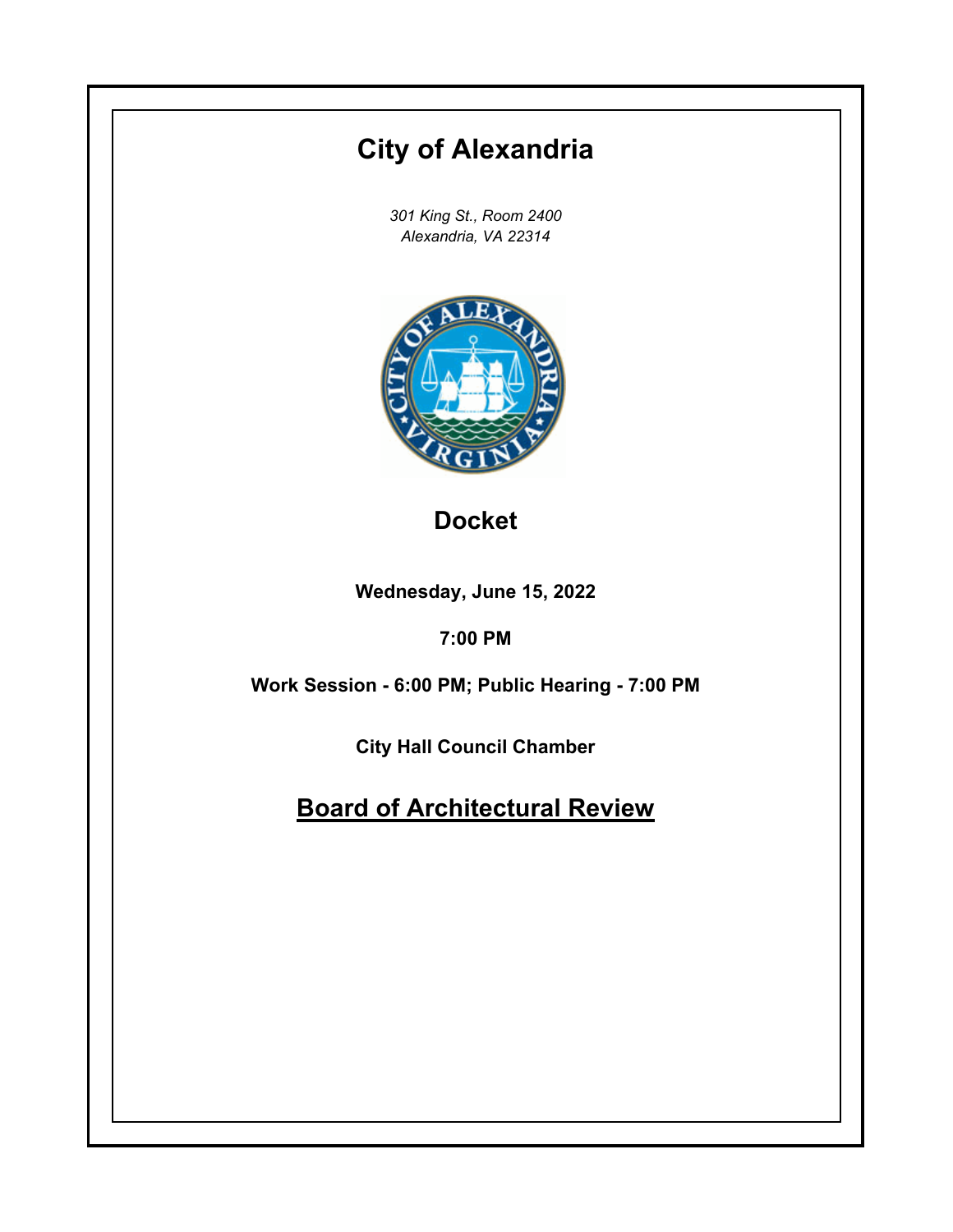## **Work Session**

The Board of Architectural Review will hold a Work Session prior to the Public Hearing to discuss the following item: BAR #2022-00175 PG Request for concept review at 899 and 999 North Henry Street. Applicant: Samuel Madden Fairstead Developer, LLC and MCRT Old Town LLC The Work Session will begin at 6:00 P.M. and go until approximately 7:00 P.M. in City Hall, Room 2000, second floor. *Attachments:* [BAR #2022-00175 Staff Report](http://alexandria.legistar.com/gateway.aspx?M=F&ID=536bb1e3-6fc0-4f8c-b7fb-ebe74dbab44a.pdf) **Information** Project Locator Map **Attachments: [Project Locator Map](http://alexandria.legistar.com/gateway.aspx?M=F&ID=883a80d0-b95e-4584-8bf8-380fb912c3b8.pdf) 1 Call To Order**

#### **Minutes**

| $\mathbf{2}$            | Consideration of minutes from the June 1, 2022 meeting.                                                                                                                                                                                                                                        |
|-------------------------|------------------------------------------------------------------------------------------------------------------------------------------------------------------------------------------------------------------------------------------------------------------------------------------------|
|                         | <u>June 1, 2022 Minutes</u><br><b>Attachments:</b>                                                                                                                                                                                                                                             |
| <b>Consent Calendar</b> |                                                                                                                                                                                                                                                                                                |
|                         | An item on the consent calendar will be heard only if a Board or Commission member,<br>City staff or a member of the public requests it be removed from the consent calendar.<br>Items not removed will be approved or recommended for approval as a group at the<br>beginning of the meeting. |
| 3                       | BAR #2022-00205 OHAD                                                                                                                                                                                                                                                                           |
|                         | Request for alterations and addition at 601 Princess Street.                                                                                                                                                                                                                                   |
|                         | Applicant: Anne Craner                                                                                                                                                                                                                                                                         |
|                         | BAR #2022-00205 Staff Report<br><b>Attachments:</b>                                                                                                                                                                                                                                            |
| 4                       | BAR #2022-00229 OHAD                                                                                                                                                                                                                                                                           |
|                         | Request for alterations (signage) at 321 and 323 South Fairfax Street and 316 South                                                                                                                                                                                                            |
|                         | Royal Street.                                                                                                                                                                                                                                                                                  |
|                         | Applicant: Old Presbyterian Meeting House                                                                                                                                                                                                                                                      |
|                         | Attachments: BAR #2022-00229 Staff Report                                                                                                                                                                                                                                                      |

### **Items Previously Deferred**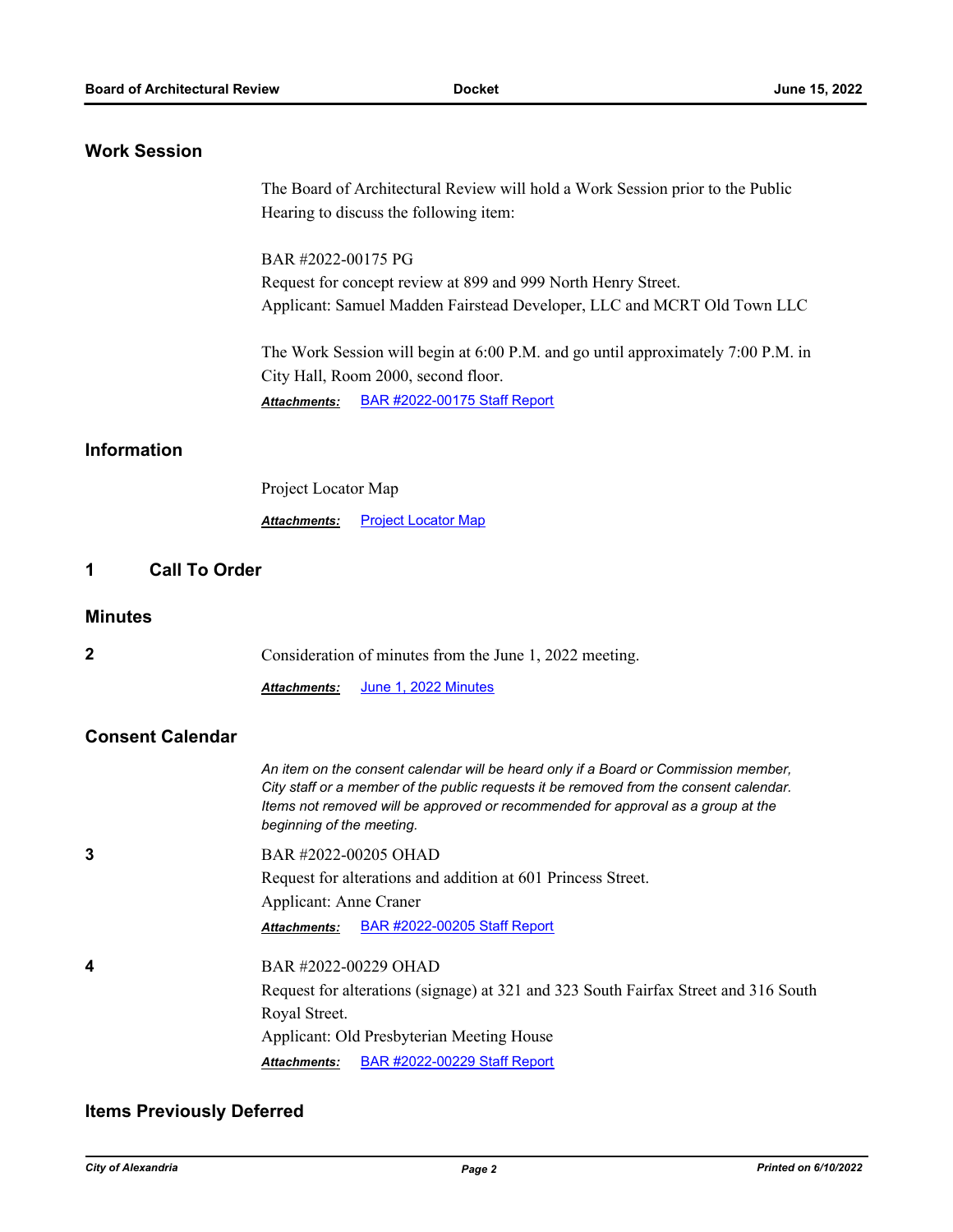| 5                   | BAR #2022-00174 PG                                                      |
|---------------------|-------------------------------------------------------------------------|
|                     | Request for complete demolition at 899 and 999 North Henry Street.      |
|                     | Applicant: Samuel Madden Fairstead Developer, LLC and MCRT Old Town LLC |
|                     | <b>BAR #2022-00174 Staff Report</b><br>Attachments:                     |
| <b>New Business</b> |                                                                         |
| 6 & 7               | BAR #2022-00271 OHAD                                                    |
|                     | Request for demolition/encapsulation at 803 Cameron Street.             |
|                     | Applicant: Alabama Ave. L.C.                                            |
|                     | BAR #2022-00249 OHAD                                                    |
|                     | Request for alterations at 803 Cameron Street.                          |
|                     | Applicant: Alabama Ave. L.C.                                            |
|                     | BAR #2022-00249.00271 Staff Report<br>Attachments:                      |
| 8 & 9               | BAR #2022-00264 OHAD                                                    |
|                     | Request for demolition/encapsulation at 1113 Prince Street.             |
|                     | Applicant: Robert B and Jane J Wallace                                  |
|                     | BAR #2022-00251 OHAD                                                    |
|                     | Request for alterations at 1113 Prince Street.                          |
|                     | Applicant: Robert B and Jane J Wallace                                  |
|                     | BAR #2022-00251.00264 Staff Report<br>Attachments:                      |
| 10 &                | BAR #2022-00269 OHAD                                                    |
| 11                  | Request for demolition/encapsulation at 515 King Street.                |
|                     | <b>Applicant: Douglas Development Corp</b>                              |
|                     | BAR #2022-00257 OHAD                                                    |
|                     | Request for alterations at 515 King Street.                             |
|                     | <b>Applicant: Douglas Development Corp</b>                              |
|                     | BAR #2022-00257.00269 Staff Report<br>Attachments:                      |
| 12 <sub>8</sub>     | BAR #2022-00256 OHAD                                                    |
| 13                  | Request for demolition/encapsulation at 118 Princess Street.            |
|                     | Applicant: Kristina Hagman and Kevin Murphy                             |
|                     | BAR #2022-00255 OHAD                                                    |
|                     | Request for alterations at 118 Princess Street.                         |
|                     | Applicant: Kristina Hagman and Kevin Murphy                             |
|                     | BAR #2022-00255.00256 Staff Report<br>Attachments:                      |

# **14 Adjournment**